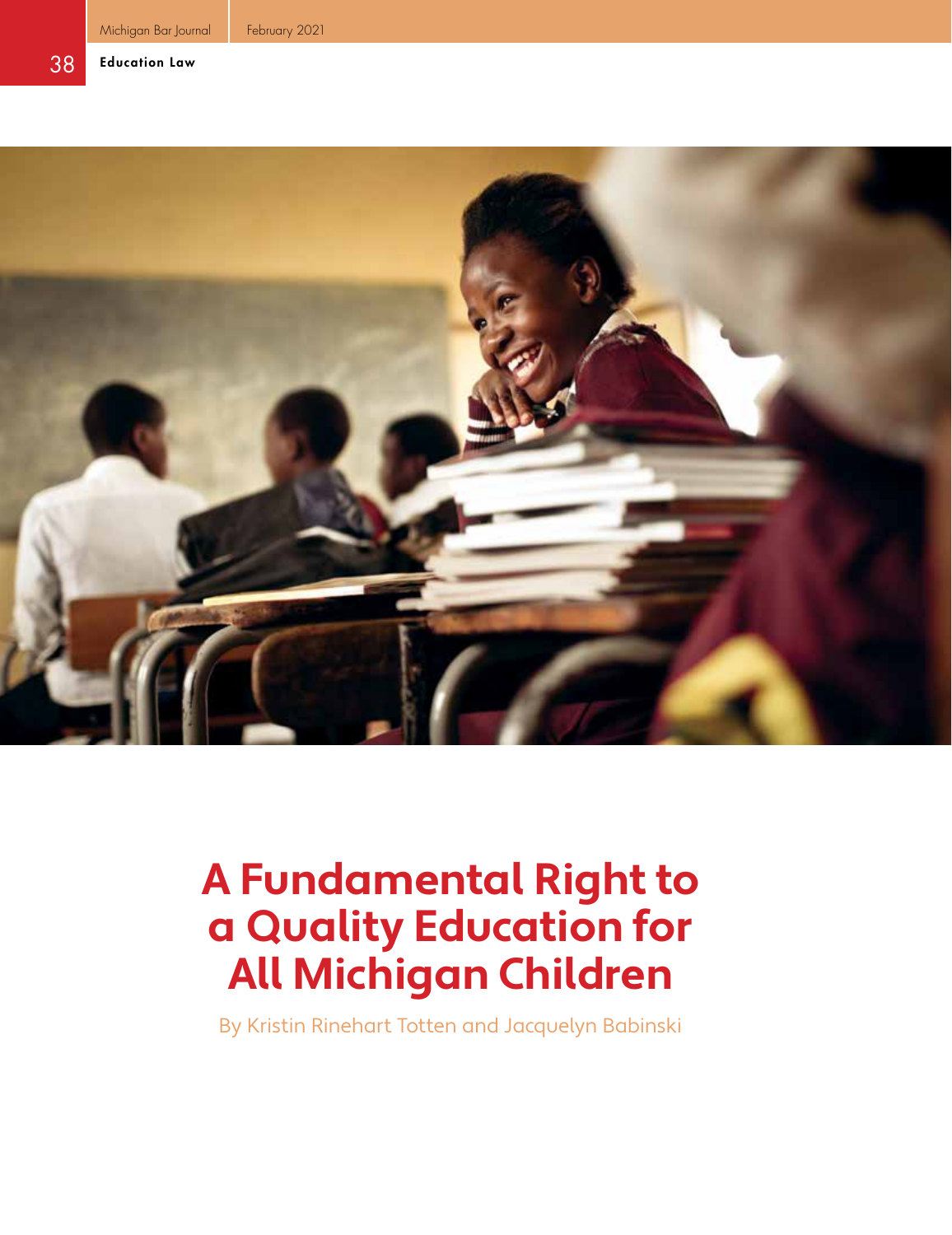In Michigan, there are 834 school districts and public school academies, 56 intermediate school districts, and one state Department of Education (MDE). Amid a pandemic that has caused in-person instruction to take a back n Michigan, there are 834 school districts and public school academies, 56 intermediate school districts, and one state Department of Education (MDE). Amid a panseat as schools close and reopen, the MDE has issued more than 100 guidance memos. Still, we are left with the most important question unanswered by our legislature: How do we create a quality, accessible education system that works for all children and is adequately funded every year? One answer: a constitutional provision that creates a fundamental right to a quality public education for all of Michigan's children. Presently, that is not the case.

### No state constitution standard for education of children

Michigan's constitutional education provisions are as follows:

Const 1963, art 8, § 1: Religion, morality and knowledge being necessary to good government and the happiness of mankind, schools and the means of education shall forever be encouraged.

Const 1963, art 8, § 2: The legislature shall maintain and support a system of free public elementary and secondary schools as defined by law. Every school district shall provide for the education of its pupils without discrimination as to religion, creed, race, color, or national origin.

The shortcoming of our constitutional provisions is that they do not create a fundamental right to education. Article 8, Sections 1 and 2 are about access to a system. They do not provide a minimum adequacy standard creating a legislative obligation to adequately fund education. In 1984, the state Court of Appeals held that "[e]ducation is not a fundamental right under Michigan's Constitution of 1963"<sup>1</sup> and three years later, it reiterated that point, adding that "the mere fact that the Michigan Constitution of 1963 mentions education, while the federal constitution does not, provides no justification for abandoning past decisions and holding education to be a fundamental right under Michigan's constitution."2 The Court of Appeals' holding in *LM v State* is consistent with these decisions.<sup>3</sup>

In 2012, the American Civil Liberties Union of Michigan (ACLU) filed a lawsuit on behalf of Highland Park students, alleging the state and district failed to take effective steps to ensure students obtain basic literacy skills and reading proficiency as required by MCL 380.1278(8) and the Michigan Constitution.4 Although MCL 380.1278 required extra help to bring a student's reading skills to grade level, many pupils were passed from grade to grade while remaining functionally illiterate. The ACLU argued that this violated the Michigan Constitution by allowing students to fall far behind in

## **At a Glance**

When children struggle to learn in school, they need a system of support. Studies have been done, task forces formed, and reports written—all to address how inadequately we are meeting these needs. Now, it is incumbent upon us to consider drafting and passing a state constitutional amendment to ensure that all children have access to a quality public education

basic literacy skills and reading proficiency. The case survived a motion to dismiss when the trial court held there is a:

"broad compelling state interest in the provision of an education to all children. Although the legislature has chosen to establish a decentralized system of education which gives broad discretionary authority to local school districts, those districts...are still carrying out a delegated duty of the state under Const., Article 8."5

The state appealed the decision and successfully argued that there was no direct cause of action arising under the Michigan Constitution. In a 2–1 decision, the Michigan Court of Appeals held that provisions of the "Michigan Constitution require only that the Legislature provide for and finance a system of free public schools. The Michigan Constitution leaves the actual intricacies of the delivery of specific educational services to the local school districts."6 Judge Douglas Shapiro, in his dissent, wrote "[w]hile there is no constitutional requirement that schools provide an optimal education...schools must provide 'adequate educational services to all children.'"7 The Michigan Supreme Court denied considering leave to appeal.<sup>8</sup>

### A standard-less constitutional right to education sustains systemic inequities

An opportunity gap exists for Michigan students. Statistical disparities between districts gauged by student performance show that income and student outcomes are intertwined. Here are the racial and economic breakdowns<sup>9</sup> of Michigan's most economically disadvantaged school districts:<sup>10</sup>

• Highland Park Public School Academy System: 99.2 percent African-American students, 93.8 percent economically disadvantaged.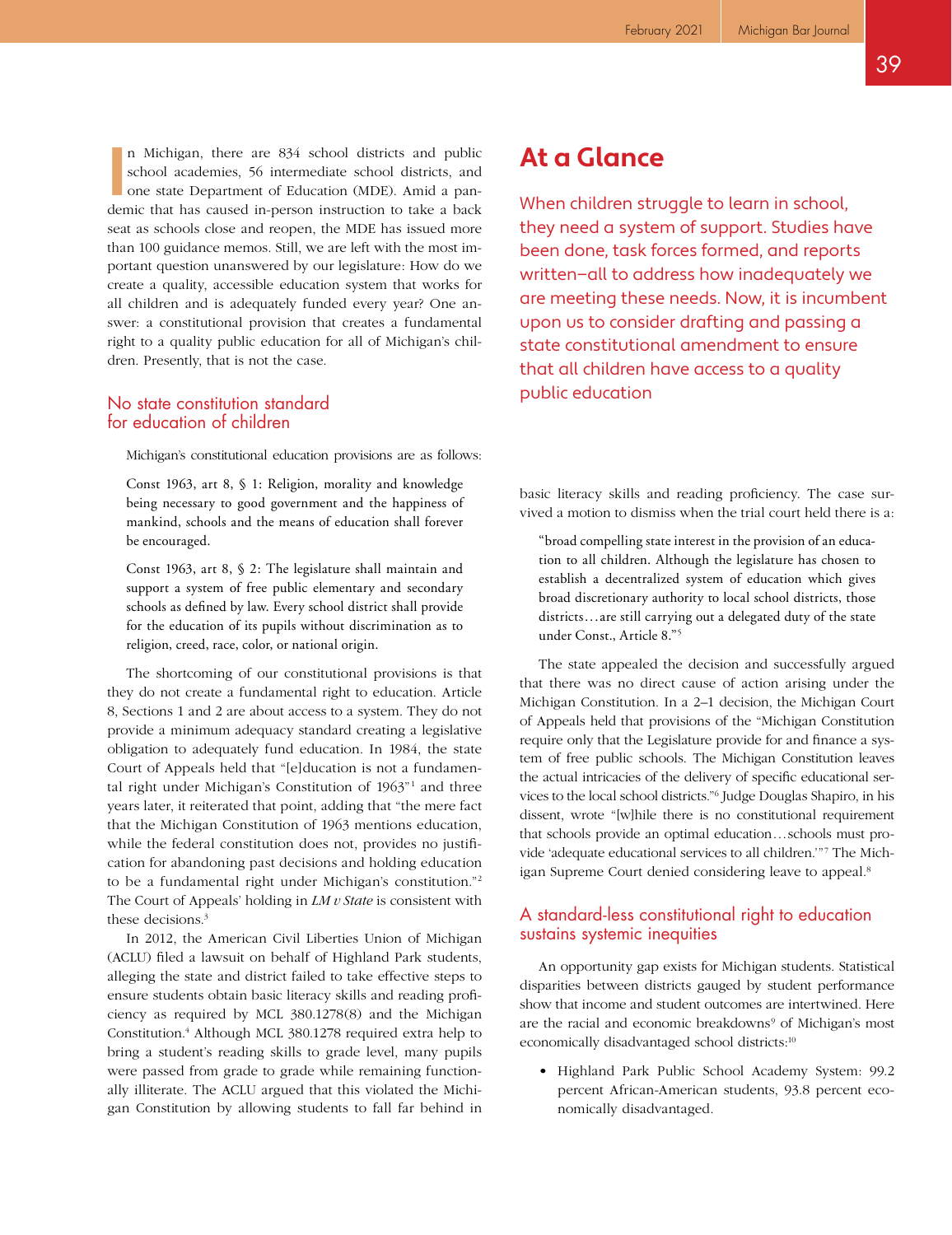

- Muskegon Heights Public School Academy System: 94.4 percent African-American students, 93.5 percent economically disadvantaged.
- Beecher: 92.2 percent African-American students, 93.0 percent economically disadvantaged.
- River Rouge: 79.9 percent African-American students, 79.4 percent economically disadvantaged.
- Flint: 75.8 percent African-American students, 90.4 percent economically disadvantaged.

Fewer than 20 percent of River Rouge students are proficient in reading in fourth grade; that rate is fewer than 10 percent in Highland Park, Beecher, Flint, and Muskegon Heights.<sup>11</sup>

In contrast, Michigan's wealthiest school districts have the following demographics:<sup>12</sup>

- East Grand Rapids: 2.5 percent African-American students, 6.0 percent economically disadvantaged.
- Northville: 3.2 percent African-American students, 6.3 percent economically disadvantaged.
- Birmingham: 10.6 percent African-American students, 8.8 percent economically disadvantaged.
- Grosse Pointe: 16.6 percent African-American students, 18.8 percent economically disadvantaged.

In these predominately white, wealthy school districts, more than half of fourth graders are proficient in reading. In Northville, Birmingham, and East Grand Rapids, that number is better than 70 percent.<sup>13</sup> But in these same districts,

discrepancies between reading proficiency rates for white and Black students are staggering. In Northville, 44.4 percent of Black students are proficient in reading compared to 75.8 percent of white students; in Birmingham, it's 42.6 percent of Black students compared to 74.3 percent of white students; and in Grosse Pointe, 33.7 percent of Black students compared to 60.9 percent of white students.<sup>14</sup>

In 2016, the state legislature passed the third-grade reading law to address inequities in literacy instruction.<sup>15</sup> However, the measure included no direct funding to ensure adequate structured literacy curriculum and implementation and only addressed reading challenges of students up to third grade. Therefore, although the need for structured literacy has been highlighted as essential to closing achievement gaps and advancing reading proficiency of all students, it cannot be practically implemented without adequate funding.

A constitutional provision would ensure all Michigan children are given the structured literacy resources necessary to read, especially when they transition to fourth grade, where comprehension skills are vital as they grow from learning to read to reading to learn. Other states can serve as a model.

#### Other states provide a fundamental right to education with a standard

A federal case that sought to obtain a right to literacy under the U.S. Constitution<sup>16</sup> was filed on behalf of Detroit students because "the language on education in [Michigan's] constitution is even more vague and limited than that in the constitutions of many other states, some of whose courts have been very active in adjudicating suits about how schools